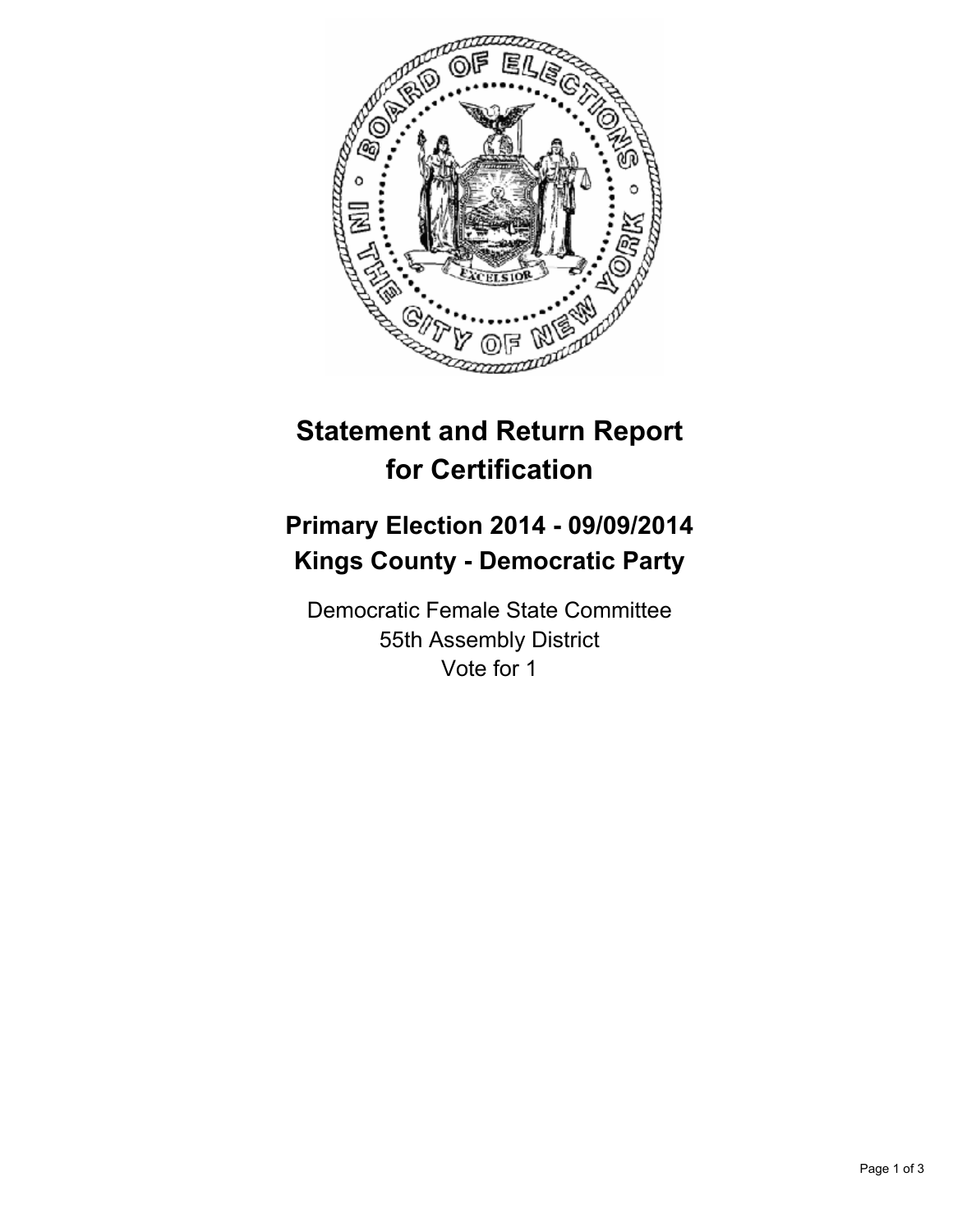

## **Assembly District 55**

| <b>PUBLIC COUNTER</b>                                    | 5,314       |
|----------------------------------------------------------|-------------|
| <b>EMERGENCY</b>                                         | 0           |
| <b>ABSENTEE/MILITARY</b>                                 | 115         |
| <b>FEDERAL</b>                                           | 0           |
| <b>SPECIAL PRESIDENTIAL</b>                              | $\mathbf 0$ |
| <b>AFFIDAVIT</b>                                         | 51          |
| <b>Total Ballots</b>                                     | 5,480       |
| Less - Inapplicable Federal/Special Presidential Ballots | 0           |
| <b>Total Applicable Ballots</b>                          | 5,480       |
| <b>SHEMENE M. MINTER</b>                                 | 236         |
| <b>DARLENE MEALY</b>                                     | 3,132       |
| <b>KATHLEEN DANIEL</b>                                   | 835         |
| <b>MARYAM SAMAD</b>                                      | 191         |
| DELL SMITHERMAN (WRITE-IN)                               | 1           |
| DIANA RICHARDSON (WRITE-IN)                              | 1           |
| KATHLEEN DANIEL (WRITE-IN)                               | 1           |
| LATRICE MONIQUE WALKER (WRITE-IN)                        | 3           |
| UNATTRIBUTABLE WRITE-IN (WRITE-IN)                       | 1           |
| <b>Total Votes</b>                                       | 4,401       |
| Unrecorded                                               | 1,079       |